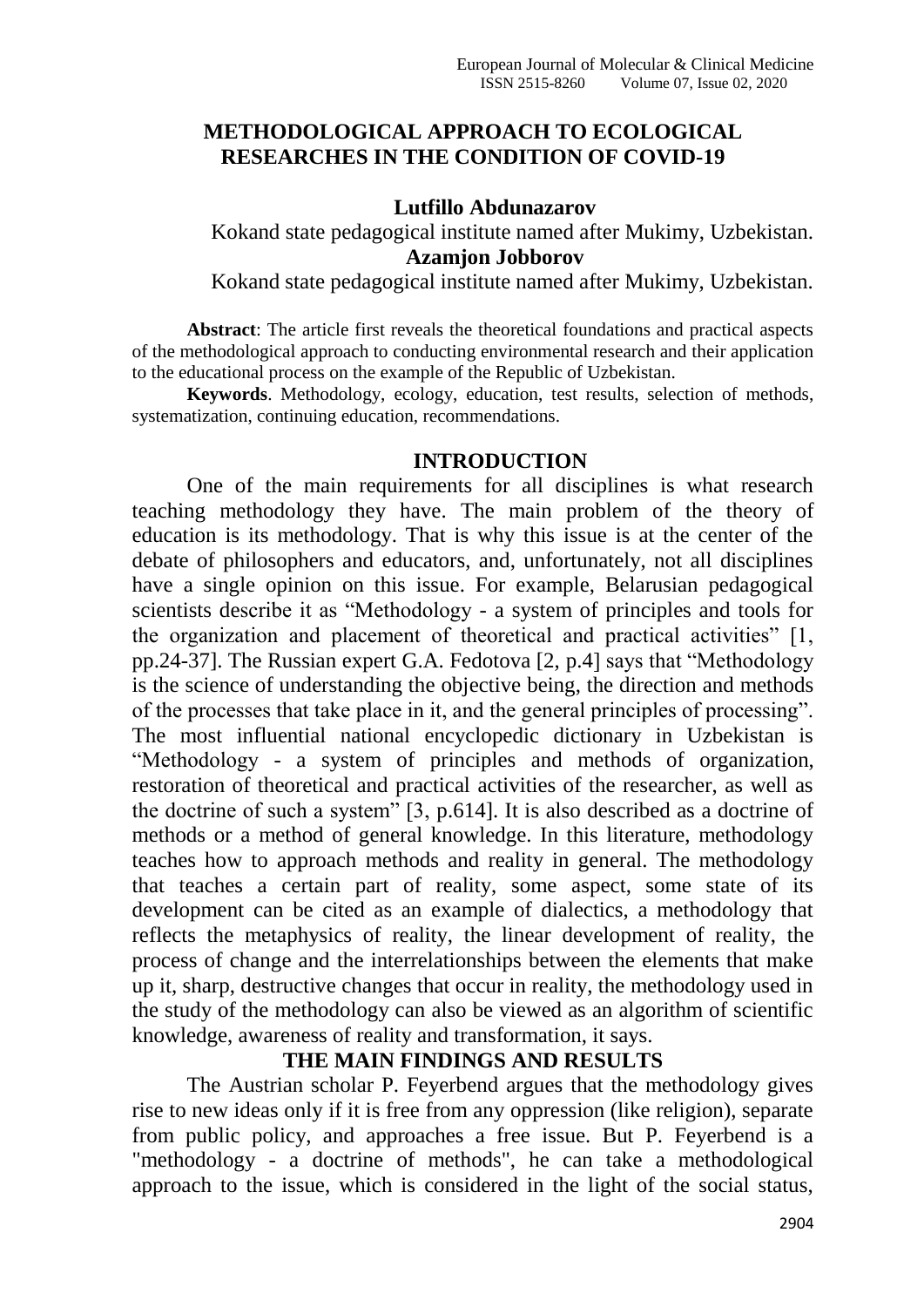economic opportunities, political situation, legal framework, the requirements of the time of each state, research community or individual [4]. Otherwise, such a methodology will remain on paper and will not find its place in practice.

Based on the foreign and national literature analyzed above, it should be noted that the concept of "Methodology" uses dozens of words such as: reality, objective being, process, principle, tool, method, doctrine, principle, theory, practice, organization. This does not allow it to be put into practice and easily understood by students. For example, in the general education block of the 1st stage master's curriculum of higher education institutions of the Republic of Uzbekistan there is a 36-hour training module "Scientific Research Methodology". However, when studying masters by the method of "Questionnaire", the level of mastery of this course did not increase by 14- 21% (Table 1). The textbook "Methodology of Scientific Research", published by Professor N. Shermuhamedova of the National University of Uzbekistan, contains different theoretical knowledge in the literature on the methodology published nationally and internationally, but the author is the only generalizer and serves as a program for future masters. There is no clear definition of what to do, the content and essence of which is not clearly stated [5, 512 p.].

| Name of<br><b>Experienced</b><br><b>Higher Education</b><br><b>Institution</b> | The direction of the<br>master's degree in<br>which the<br><i>questionnaire was</i> | Number of<br><b>Masters</b><br><i>involved in</i><br><i>the</i> | <b>Those who</b><br>responded<br>positively | <b>Those who</b><br>answered<br>negatively |
|--------------------------------------------------------------------------------|-------------------------------------------------------------------------------------|-----------------------------------------------------------------|---------------------------------------------|--------------------------------------------|
|                                                                                | conducted                                                                           | experiment                                                      |                                             | In $(\%)$ percentage                       |
| <b>National Univeristy</b><br>of Uzbekistan                                    | Ecology and<br>environmental<br>protection                                          | 23                                                              | 21                                          | 79                                         |
| <b>Gulistan State</b><br>University                                            | Methods of teaching<br>geography                                                    | 6                                                               | 14                                          | 86                                         |
| <b>Tashkent State</b><br>Pedagogical<br>University                             | Methods of teaching<br>geography                                                    | 16                                                              | 16                                          | 85                                         |

| Table 1                                                                 |  |  |  |
|-------------------------------------------------------------------------|--|--|--|
| Indicators of mastering the course "Scientific Research Methodology" by |  |  |  |
| masters of higher education institutions (HEIs)                         |  |  |  |

Methodology is derived from the Greek word "metodos" - knowledge or research "logos" - doctrine. It can be called Methodology - a set of teachings on the methods of scientific knowledge, or rather a system, derived from its original content and essence. Because the parts of the methodology listed below, the research methods are systematized in a specific sequence and hierarchy.

Methodology is not a method and, in contrast, can change in an evolutionary or non-evolutionary way, depending on circumstances and time.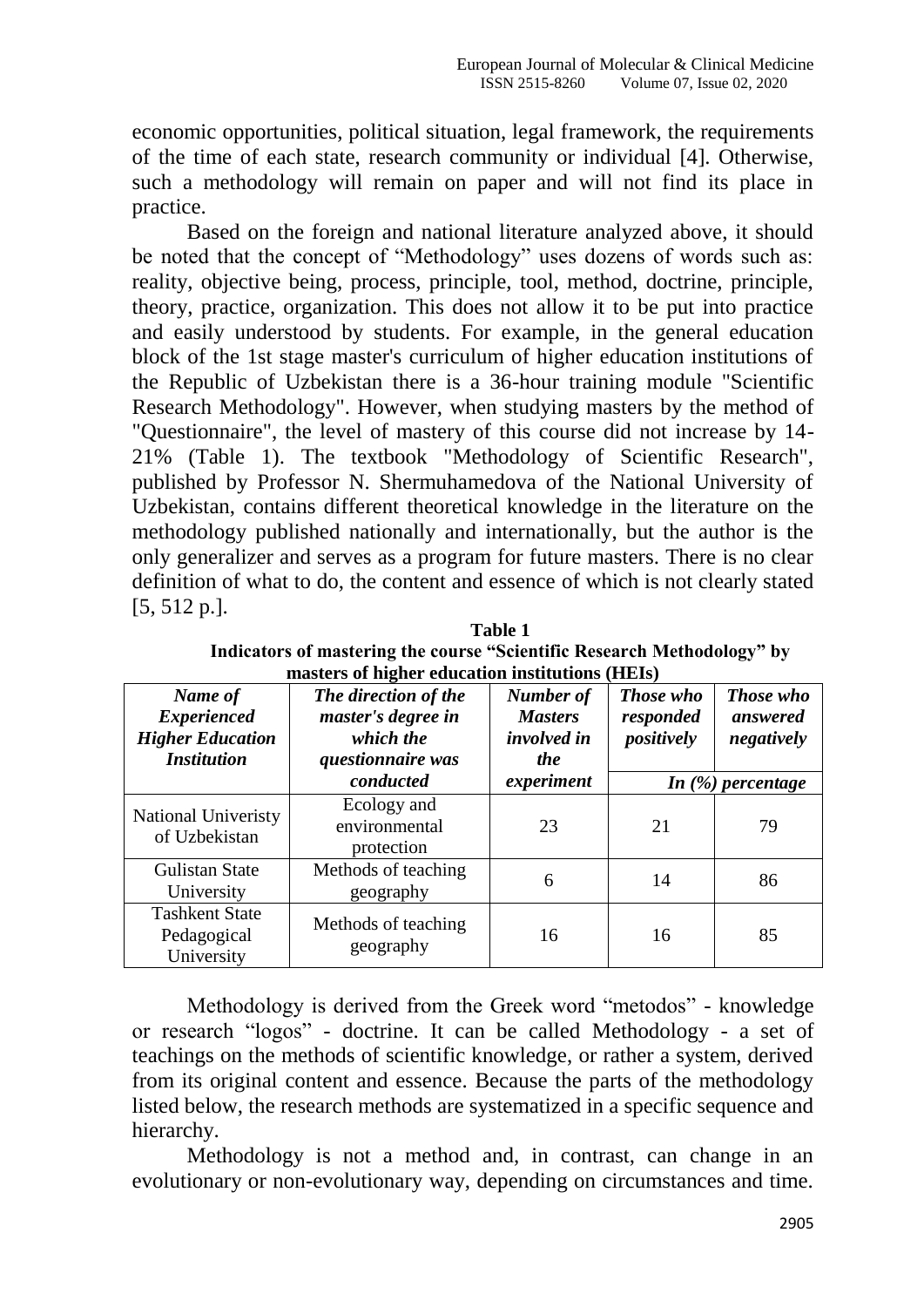The method does not change, new ones are created, and they are used in scientific knowledge instead of the old ones. The systematization of methods is based on a certain social, political, economic, environmental, spiritual and educational situation. For example, in the former Soviet Union, the methodology of almost all sciences, including environmental sciences, was adapted to the political system of Marxism-Leninism based on the idea of building a utopian communism [6, pp.10-11]. A clear example of this is the utopia of a planned economy to achieve equal social security for all, an environmental approach aimed at keeping up with the United States at the expense of natural resources, a methodology of spiritual and enlightenment propaganda that reflects the idea of a single nation.

After the collapse of the former Soviet Union and the emergence of independent states, a reasonable question arises as to what methodological basis environmental education was armed with. In the independent states, each of which has entered its own path of development, especially in Uzbekistan, as in many disciplines, there is a "methodological vacuum" in environmental education. Because we can not say that the ecologists of Uzbekistan, who escaped the pressure of the Union, conducted in-depth research on theoretical and methodological issues of science. The First President of the Republic of Uzbekistan Islam Karimov once said, *"We must not allow a vacuum to appear in politics, social life and science. That is, if you do not have your own idea, an idea from abroad will come and dominate your country. In this sense, if we do not have people who think independently, if we do not restore the history of our state, our people, our nation, if we do not write it objectively, others will write it differently. If it is limited to writing, it will try to guide us, the younger generation, and even our scientists"* [7]. Therefore, it is necessary to create an existing methodological framework for environmental education.

In philosophy, nature refers to an objective being, that is, to the various forms and types of the material world that do not depend on our consciousness, our behavior. In practice or in the natural sciences, it is seen as an object that is a source of satisfying people's material and spiritual needs. A philosophical view of nature is more accurate. Because cosmic objects - the sun, stars, planets, the sky and its infinite latitudes - originated and are natural without human intervention. It is not always possible for the human mind and thinking to reach it as an object of scientific knowledge. However, people use nature directly or indirectly in their daily activities. As its use increases, new aspects of science emerge.

Natural science is a system of sciences focused on the scientific knowledge of nature [8, p.4]. Its purpose is to study events, happenings, and processes that exist, change, and affect human life in nature**.** *Natural science is a set of sciences aimed at the scientific knowledge of the laws and patterns of events, processes and phenomena that occur, occur and may occur in*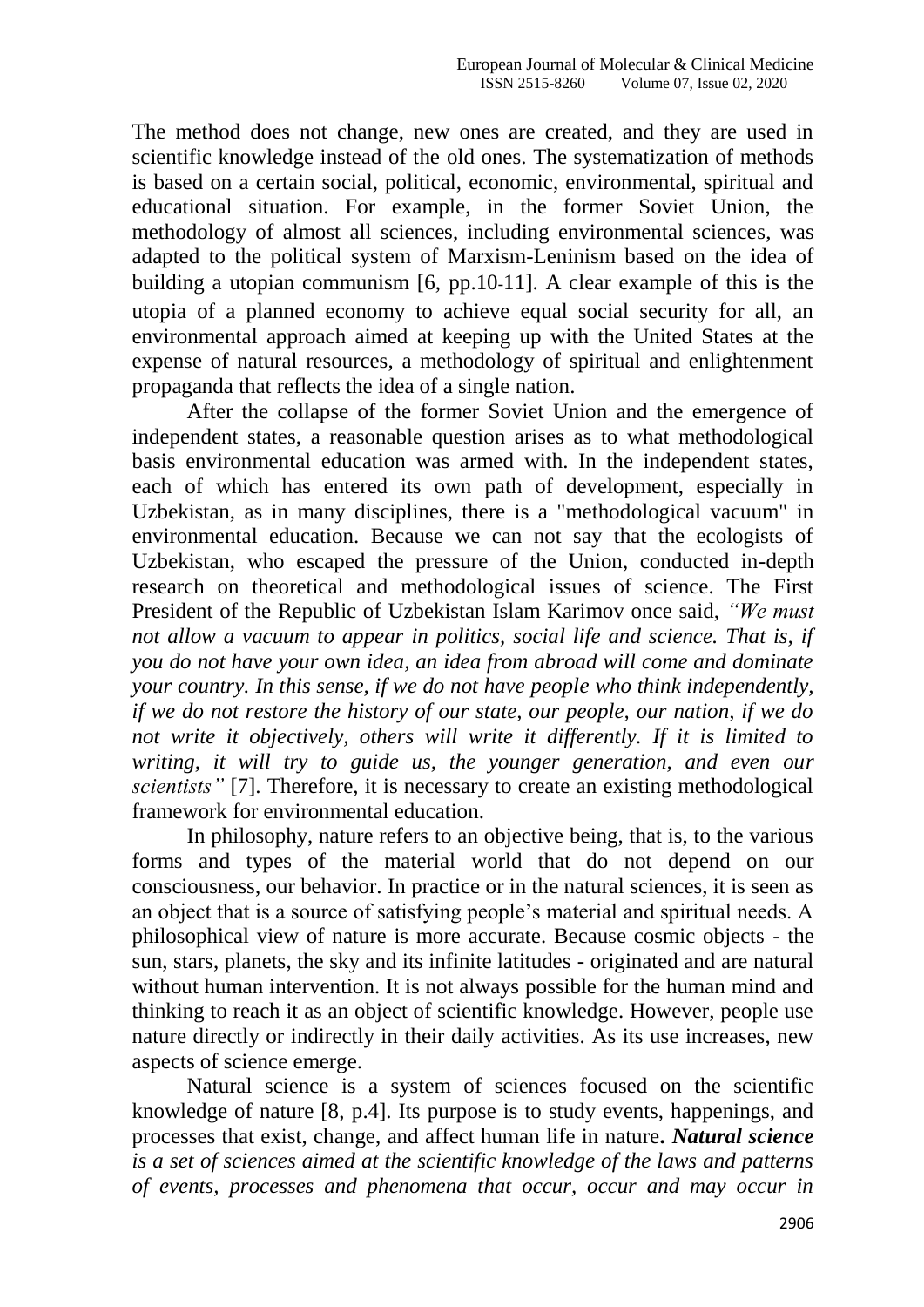*nature, independently and in relation to human life. It is not a system of sciences because the structured sciences of natural science are inseparable.* "Natural science" is not an independent subject, but participates in the educational process as a course of study. The sciences related to the scientific knowledge of nature are divided into groups of natural sciences [9, 182 p.].

First of all, in the philosophical grouping of sciences, "Ecology" is included in the list of natural sciences. The question arises as to social or human ecology? Are they also in the natural sciences system? Unlike the social sciences, the social ecological sciences ("Urban ecology", "Applied ecology", "Human ecology", "Demoecology", "Agroecology", "Ecology of social groups", etc.) - the relationship between nature and human society, social phenomena and interprets processes in the prism (perspective). If social ecologists do not take into account the state of the environment, processes and events in their research as a "basic criterion", their research will join the group of "pure social sciences", "leave" the system of ecological sciences. An indepth theoretical analysis of this issue is one of the current problems of modern social environmental sciences. In this regard, the need to introduce the course "Ecological Theory" as an independent subject or training module in the training of personnel in the field of ecology and environmental protection is once again proved.

Thus, in order to select methods in environmental education and introduce them into the system of continuous national education, it is first necessary to identify, analyze and identify the real conditions and factors influencing it. Because the social status of the local population, that is, employment, social protection, indicates its attitude to the environment. Economic opportunity, on the other hand, depends directly on the material and financial capabilities of what methods to use in education. The environmental situation is directly related to the use of methods in practice. If the legal basis of environmental education and the foreign and domestic policy of the state do not match, there is no need to apply certain methods in practice.

*The object of ecological sciences is natural or anthropogenically altered ecosystems*, and the subject is their protection, rational use and restoration. The difference between the sciences in an ecological system can be either an object, a subject, or both. After all, the ecological sciences are its three main *subjects of study - various aspects of natural, social and naturalsocial phenomena, processes and situations* (natural, economic, social, political, legal, spiritual-enlightenment) that have occurred, are occurring and may occur within ecosystems. should reflect. Only then will the research be ecological in nature [10, pp. 71−77].

From the point of view of philosophical doctrine, *the methodology of environmental education in the broadest sense is aimed at imparting knowledge, skills and competencies about the natural, socio-natural and*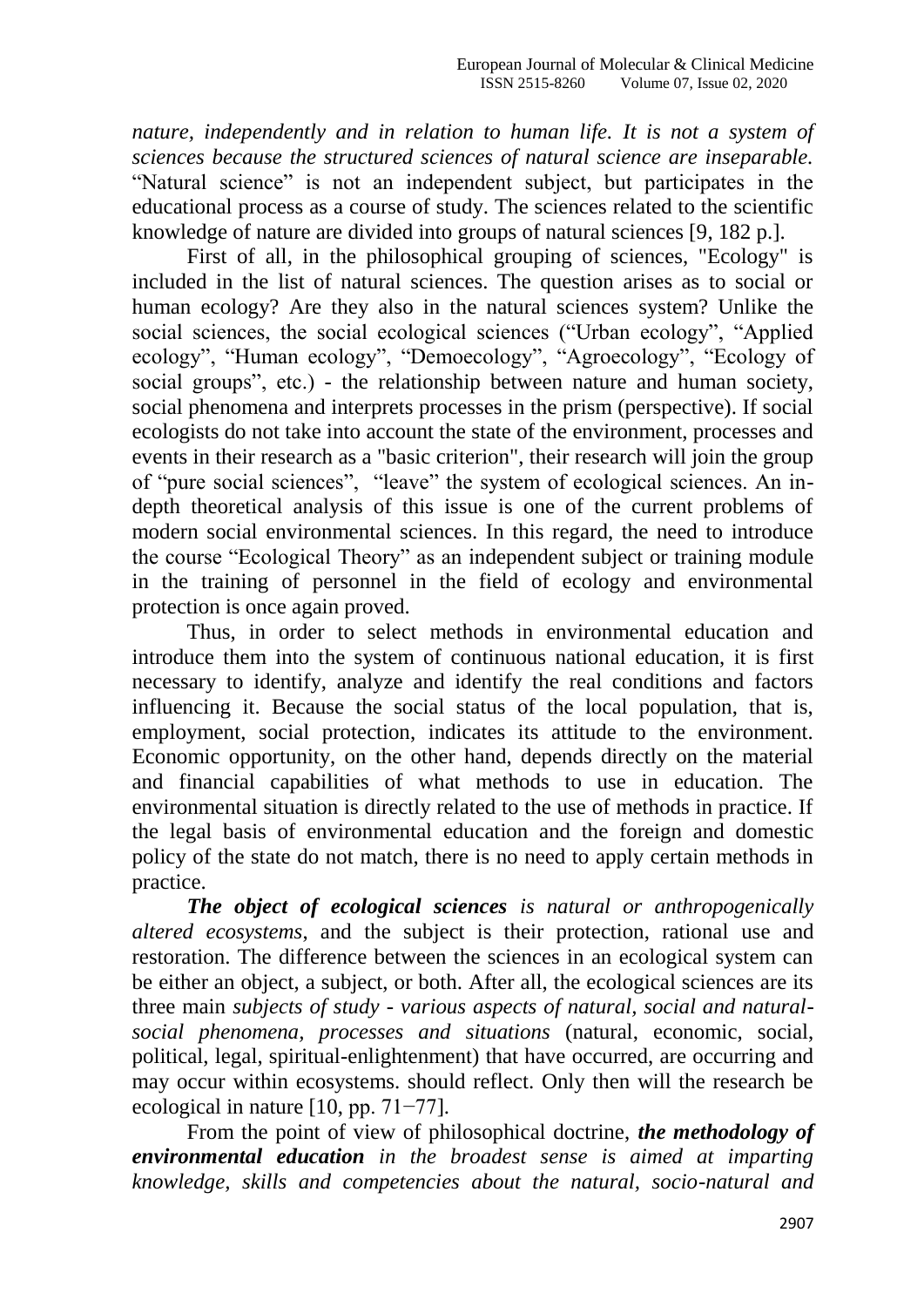*socio-social realities, processes and events taking place in ecosystems in real social, economic, political, spiritual-enlightenment, legal, ecological conditions. selection and systematization of techniques.* In the narrow sense, it is a system of teachings on scientific methods of learning. By taking a broader approach to the broader philosophical meaning of methodology, the following requirements can be distinguished in the methodology of environmental education:

 $\checkmark$  conducting research on environmental education within specific ecosystems;

 $\checkmark$  selection of methods based on the current legal, social, economic, political, environmental, spiritual-educational and technological conditions;

 $\checkmark$  to take into account the nature of natural, more, administrativeterritorial differentiation of the republic;

 $\checkmark$  the study of natural, socio-natural, and natural-social events, processes, and phenomena;

 $\checkmark$  selection of research methods of environmental education;

 $\checkmark$  systematization of scientific methods of knowledge based on real conditions.

In the methodology of environmental education, taking into account the social conditions, it is necessary to take into account the socialization of research, that is, the assimilation by man of a system of knowledge, norms and values that allow him to live in society [11, p.147]. This means:

 $\checkmark$  in the scientific knowledge of "Philosophy",

 $\checkmark$  "Sociology" in the development of social associations (for example, the development of peoples and countries is directly related to their location depending on the ecological situation [12, p.374]),

 $\checkmark$  "Psychology" in the mental state of people,

 $\checkmark$  Periodic change of "History".

 $\checkmark$  taking into account the traditions and customs of "ethnography" in the life of the local people creates an ecological culture.

Now the methodology of environmental education is radically different from the socialist, planned, ideological domestic policy of the Uzbek SSR, which is based on the idea of Marxism-Leninism, a specific path of development of our independent state in the field of domestic policy*. It rejects the principle of using our country as a "resource country" in the division of labor in the USSR, and urges to look at it as a "living space" of the local population.*

From a methodological point of view, each ecological study is a study of the comparison of natural, atropogenic-natural, anthropogenic-natural processes in the ecosphere without human activity and as a result of human activity in the scientific knowledge of natural, socio-natural and natural-social events, processes and phenomena.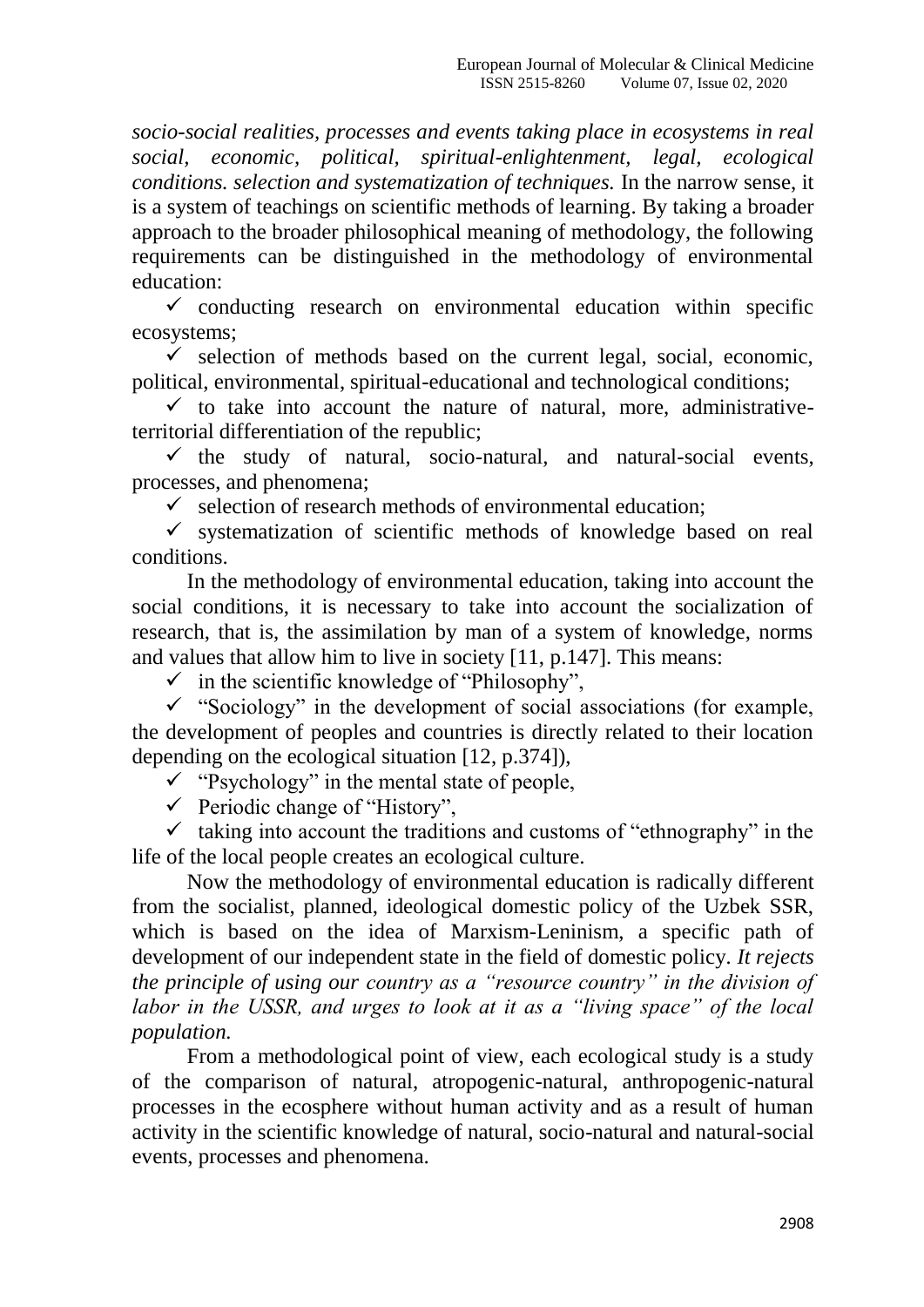The process of education consists in the selection and systematization of pedagogical methods that are necessary for the scientific knowledge of the above requirements. Because pedagogical research methods are not selfselected. First of all, the existing methods of environmental education should take into account the legal framework, political situation, economic opportunity, social conditions, spiritual and educational level and the environmental situation.

We will need to apply a systematic or systematic approach in choosing environmental education methods [13, pp. 398−399]. The systematic approach requires a certain hierarchy (step by step) of the process of scientific knowledge, starting with the hypothesis, concept, plan, the development or definition of its theoretical basis and the methods of its practical application.

This methodological requirement in environmental education research, for example, encourages the application of knowledge about ecosystems, the identification of the situation, the choice of teaching methods, and then the use of analytical methods.

In the theory of environmental education, the correct choice of the modern methodological basis, the placement of methods in accordance with its requirements and the application of the profession in the profession, means the validity, validity and practical significance of the results obtained. The selection of courses or modules in the environmental sciences shown in Figure 1 and their placement in a hierarchical position should be done accordingly in the national education system.

*Method* (Greek metodos - way of knowing or research, theory, doctrine) - a method of practical and theoretical acquisition, mastery, study, guidelines for learning, a set of methods, the separation and substantiation of philosophical knowledge [14, p.615]. A method is a method used to conduct, substantiate, evaluate, and summarize theoretical and applied research, not theory. Without these research methods, it is impossible to carry out any scientific and practical work. We fully agree with the definition used in the international dictionary, i.e. *method* (Greek methodos - way of research, method) - a way or method of achieving a specific goal. Although in the national literature the method is called by different names - method, methodology, way, but it is expedient to use the internationally recognized term "method" in scientific research. Methods exist in all disciplines, but environmental education requires their selection and systematization based on their laws, goals, and objectives.

*Ecological research methods are methods for studying, identifying, and implementing processes, events, happenings, situations, and things in ecosystems.* As environmental research occurs in almost all disciplines, it is complex and uses methods specific to almost all disciplines, including pedagogical research. The main content of scientific methods consists of scientific theories tested in practice and, in essence, has the function of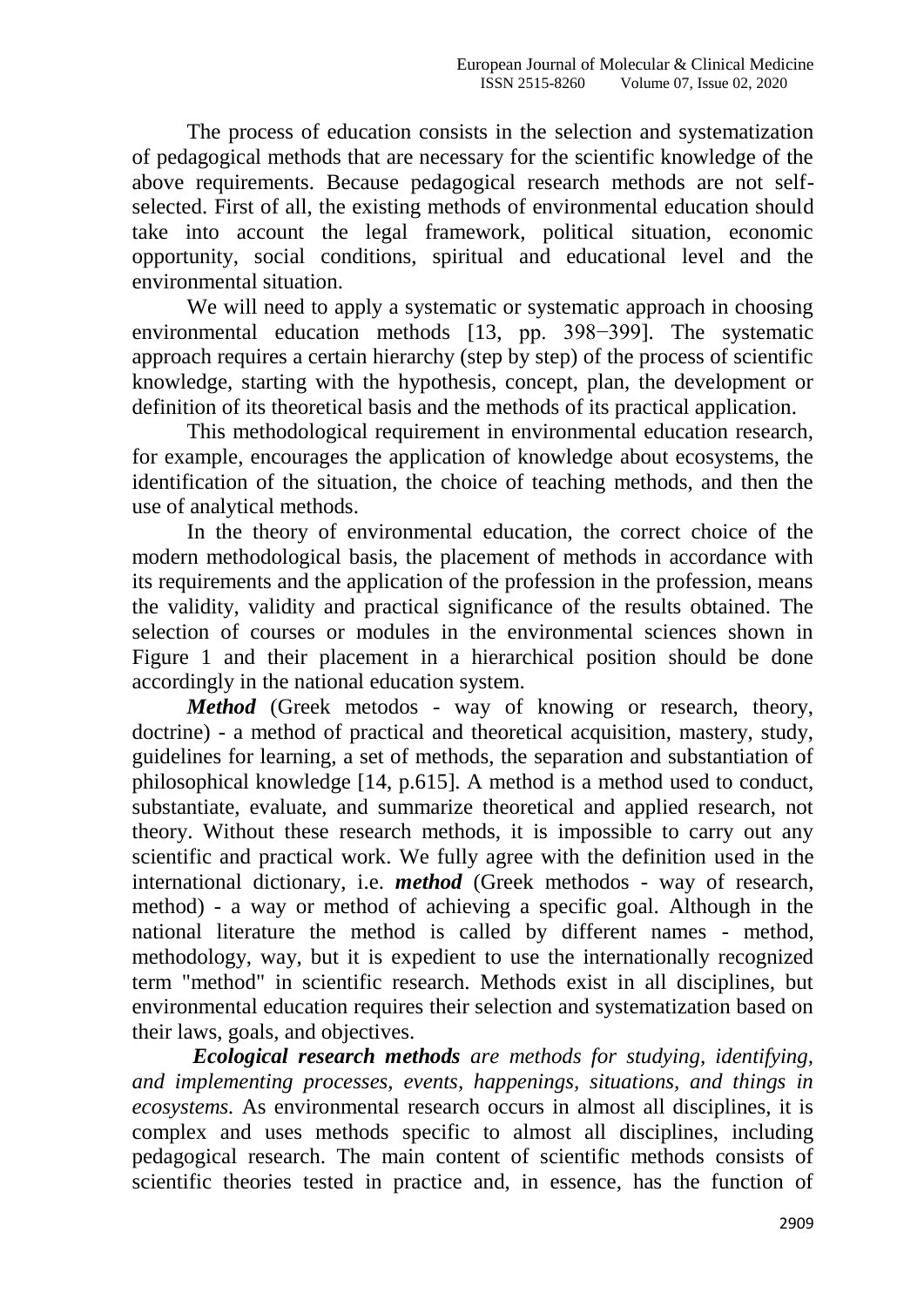methods. The method, in turn, serves as a tool for the discovery of new scientific theories and laws. The scientific method used to discover an innovation is more important because other inventors can also make many discoveries based on its scientific method.

To sum up, the methodology of national professional environmental education is to choose research methods as a "living space"of the Uzbek people depending on the internal policy of the independent Uzbekistan, national values, socio-economic situation, ecological situation and systematize them in the hierarchical level, in contrast to the socialist, planned, ideologically developed domestic policy of the USSR, the "resource country".

We all know that the main purpose of education is training. Therefore, on August 29, 1997, along with the Law of the Republic of Uzbekistan on Education, the law on the National Training Program was adopted [15]. Article 4 of the Law on Nature Protection, adopted on 9 December 1992, does not reflect the principle of compulsory environmental education in the Law on Education. As a result, environmental education and upbringing in the national education system is carried out spontaneously. Therefore, on May 12, 2015, the Legislative Chamber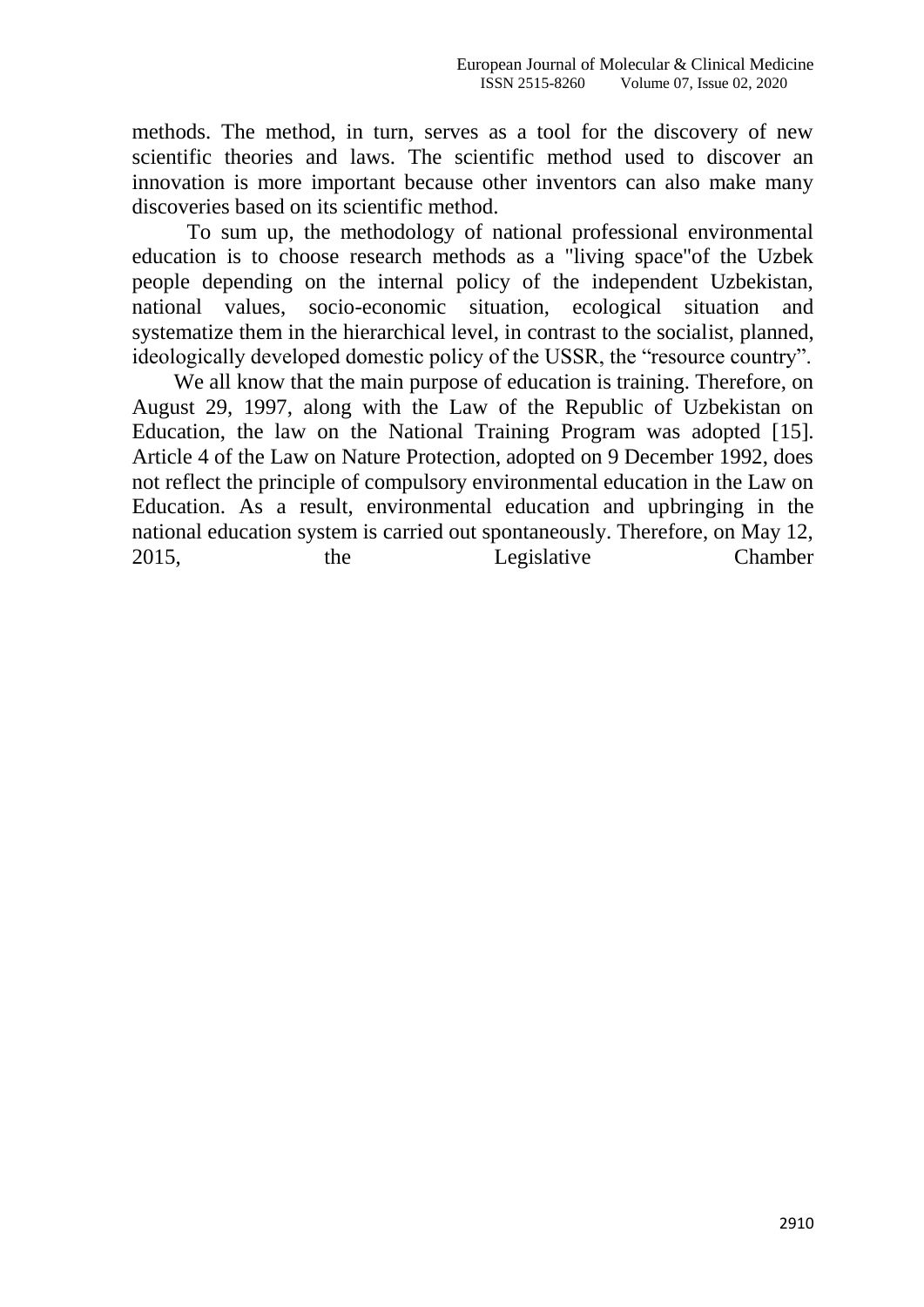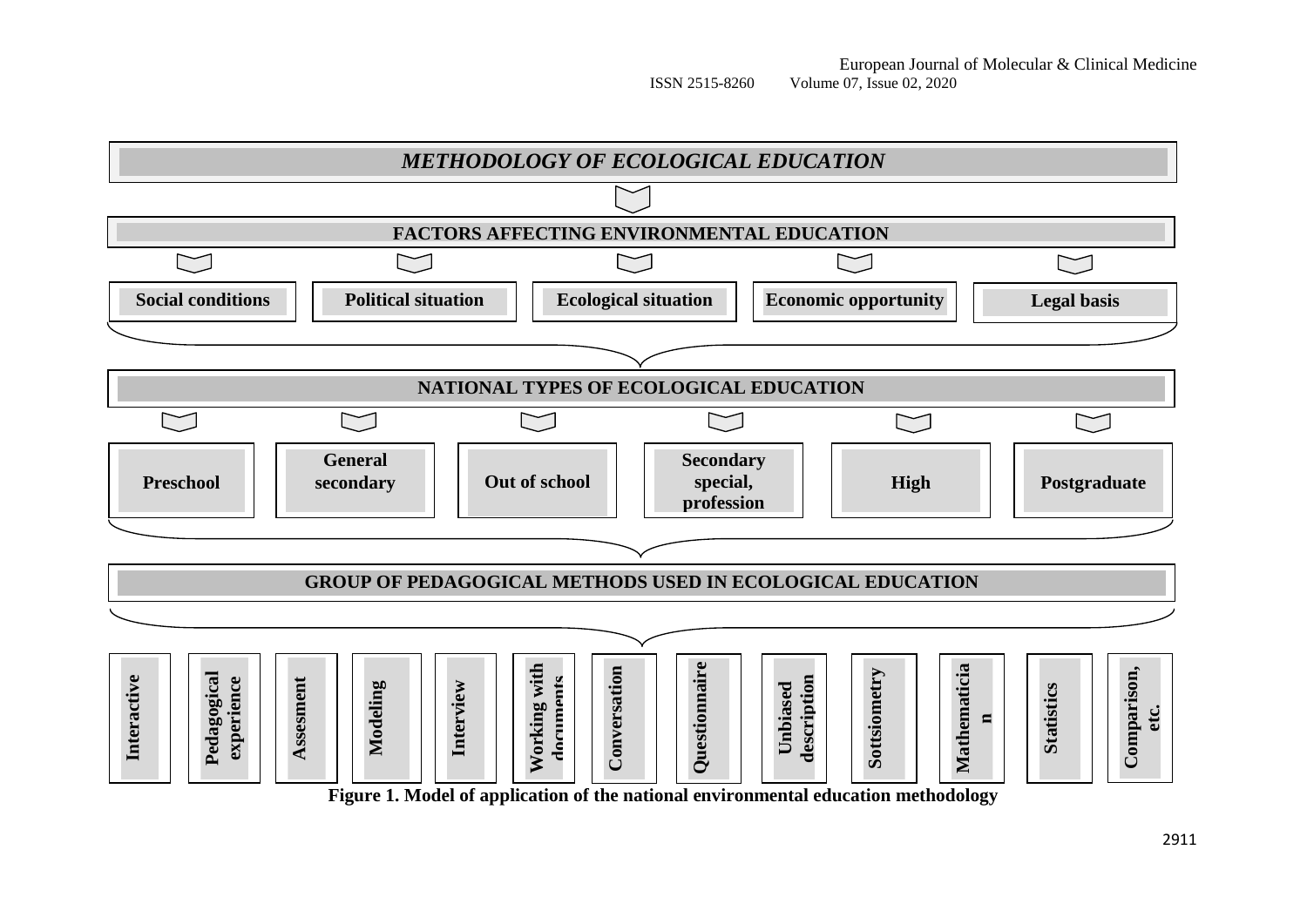of the Oliy Majlis of the Republic of Uzbekistan in cooperation with the Committee on Ecology and Environmental Protection and the Committee on Science, Education, Culture and Sports held a scientific-practical conference on "Development of environmental education in our country." was held. The conference was chaired by the Deputy Speaker of the Legislative Chamber of the Oliy Majlis of the Republic of Uzbekistan BB Alikhanov and the Chairman of the Committee on Science, Education, Culture and Sports A.K. Shadmanov.

In the reports of the conference participants, it was noted that the requirements for the modernization of the national state system require a review of all areas of science, including the system of environmental education and training. One of the main reasons for this is that it cannot fully meet the methodological requirements of today.

In solving the problems of national environmental education, it was necessary to look at the issue from the point of view of a methodological approach. Because the methodology of environmental education takes into account the real conditions that have arisen, ie the legal framework, social status, economic opportunity, environmental and political situation. The rapid change in national education policy also teaches research on environmental education and upbringing in our country to be flexible.

Over the next two years, 2017-2020, the situation in environmental policy and national education has changed radically. The methodology of environmental education is impossible without taking into account this legal framework, the political situation and the social situation. It is no exaggeration to say that the national education system has been radically reformed. For example, according to the Decree of the President of the Republic of Uzbekistan PD-5024 "On improving the system of public administration in the field of ecology and environmental protection" signed on April 21, 2017, the name *"State Committee for Ecology and Environmental Protection"* was changed. He was tasked with a number of tasks to improve the environmental situation and raise the environmental awareness and culture of the population. The activities of the Interagency Council on Sustainable Development under the Committee were reviewed. The task is to revise environmental education in accordance with the UN Concept of Sustainable Development, taking into account the ongoing reforms.

Preschool education in the national education system is now a critical study of the preschool education system in accordance with the Resolution of the President of the Republic of Uzbekistan dated September 9, 2017 No PP-3261 "On measures to radically improve the preschool education system" and paragraph 1 of the "Road Map" A commission has been set up to develop proposals for improvement. UzRes "On preschool education and upbringing" dated December 16, 2019. On August 6, 2019 the Ministry of Preschool Education of the Republic of Uzbekistan (MPE) and the State Committee for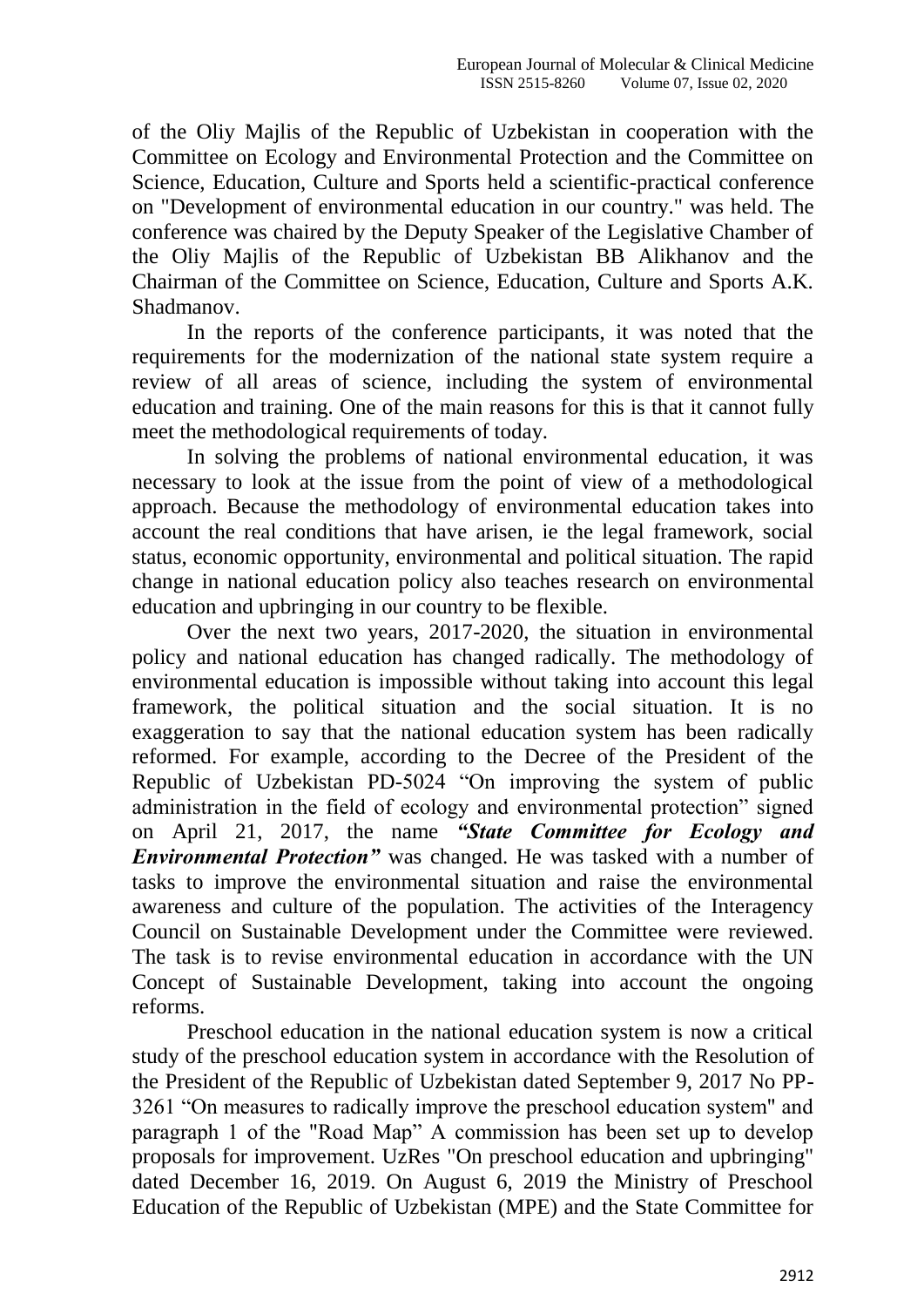Ecology and Environmental Protection (Uzdavekologiya) implemented the Resolution of the Cabinet of Ministers of the Republic of Uzbekistan dated May 27, 2019 No 434 "On approval of the Concept of Environmental Education in Uzbekistan" Joint Resolution No. 7/1 and No. 6 on "Measures" for the Development of Environmental Education and Upbringing in Preschool Education Institutions" instructed to review environmental education and upbringing.

According to Article 12 of the Law of the Republic of Uzbekistan on Education, adopted on August 29, 1997, general secondary education was provided in two stages - primary education (grades I-IV) and general secondary education (grades I-IX). Now in accordance with the Resolution of the President of the Republic of Uzbekistan dated February 3, 2018 No PD-3504 "On improving the activities of the Center for Secondary Special, Vocational Education of the Ministry of Higher and Secondary Special Education of the Republic of Uzbekistan"; the task is to coordinate and provide methodological support to the process of vocational education in specialized educational and production complexes for the formation of 54 professional skills of students in grades 10-11. According to the new school curriculum, students in grades 10-11 will study general subjects 5 days a week and vocational subjects 1 day a week. Training and production complexes will be set up in 1,103 schools for 2,703 schools located far from vocational colleges, and in 615 colleges for 6,956 schools. Thus, in the general secondary education type, there was a third stage of vocational education for students in grades 10-11.

According to the Decree of the President of the Republic of Uzbekistan dated January 25, 2018 No PD-5313 "On measures to radically improve the system of general secondary, *secondary special and vocational education*" from the 2018-2019 academic year:

 $\checkmark$  compulsory general secondary and secondary special education in general education schools, including specialized schools, specialized boarding schools of arts and culture, specialized olympic reserve boarding schools and academic lyceums for a continuous period of 11 years;

 $\checkmark$  admission to vocational colleges at the expense of graduates of 11th grades of secondary schools, on a voluntary basis, for a period of training from 6 months to 2 years to acquire the relevant specialty (profession);

 $\checkmark$  students admitted to vocational colleges for the 2017-2018 academic year (inclusive of this academic year) are trained in the prescribed manner on the basis of the current curriculum in the professional colleges where they study.

In accordance with the Resolution of the President of the Republic of Uzbekistan dated September 26, 2017 No PD-3290 "On further improving the system of targeted training of candidates for admission to higher education institutions" from 2017-2018 academic year the term of study in *academic lyceums* review and approve in the prescribed manner.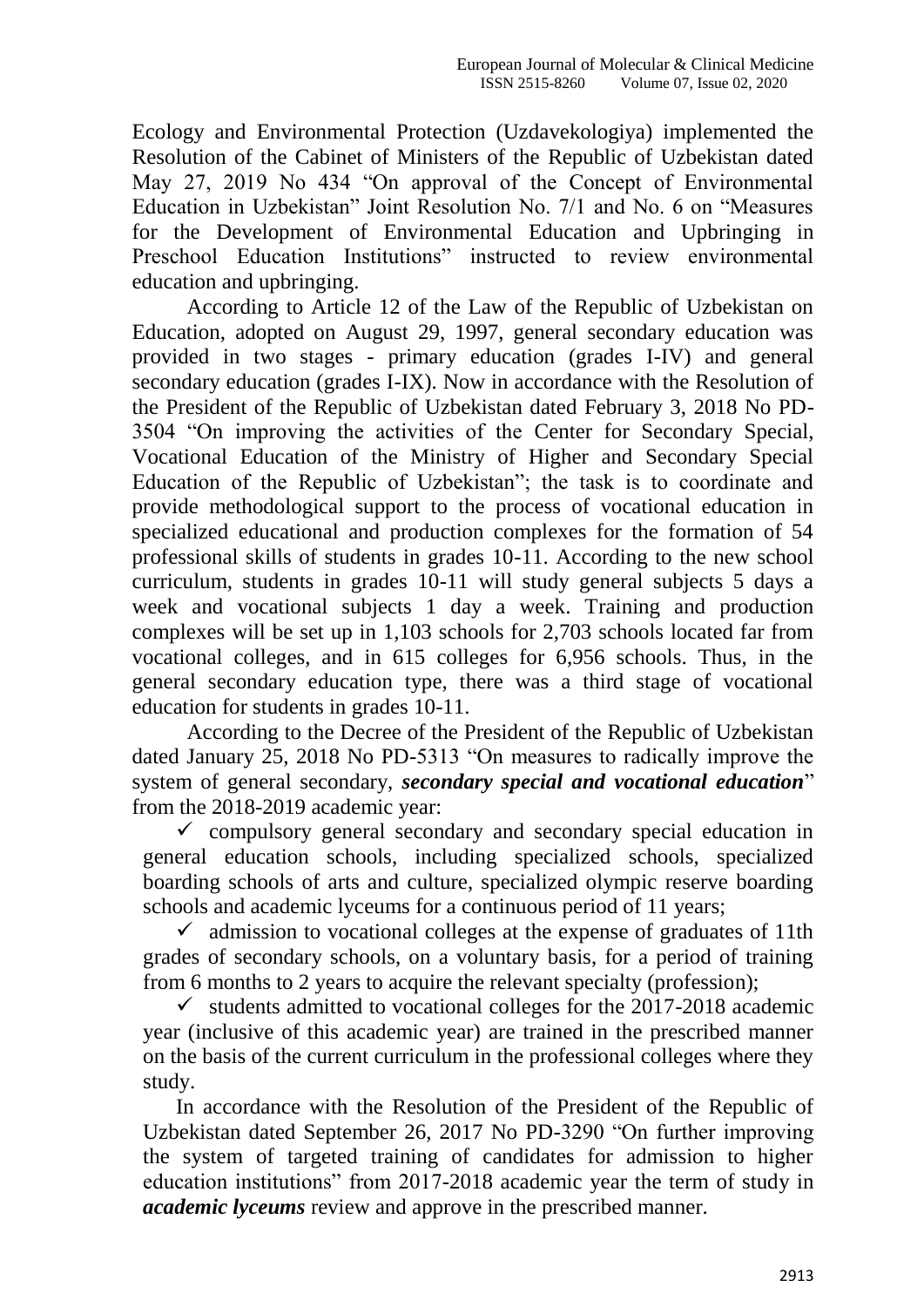In accordance with the 1st application of the resolution of the president of the Republic of Uzbekistan "On measures for further development of the *higher education system*" dated April 20, 2017 № pp-2909, the tasks of establishing the educational and educational process that meets the modern requirements in the period up to 2030, in 7,10,13,19,21,22 paragraphs of the measures for the development.

According to the Decree of the President of the Republic of Uzbekistan "*On further improving the system of postgraduate education*" dated February 16, 2017 No PF-4958, from July 1, 2017 postgraduate education has two levels: a system of doctoral studies has been introduced, which provides for the defense of dissertations and awarding the degree of Doctor of Philosophy (PhD) and Doctor of Science (DSc) in the relevant field of science.

No. PD-3289 of September 26, 2017 of the President of the Republic of Uzbekistan "*On measures to further improve the system of training, retraining and advanced training of teachers*"; in accordance with the Resolution of the Cabinet of Ministers of December 28, 2017 No 1026 "On measures to organize the retraining and advanced training of teachers", the task is to develop the skills of research and teaching methods to improve educational programs.

The above-mentioned national state policy, social status and legal framework have led to changes in the methodology of environmental education and its revision in accordance with the requirements of modern education. Table 2 shows the state of the education system as of July 2018. It divided 7 types of education into two main groups – non professional and professional. Because vocational education requires environmental knowledge, skills and competencies to be career-oriented. The proposed methodological approach has divided the methodological part of the theoretical and practical training of each stage of education into four stages. Typically, when giving a technological map of the lessons are divided into: introductory, basic and final. In our case, it consists of introductory, descriptive, evaluative and final parts.

| Table 2                                                                        |
|--------------------------------------------------------------------------------|
| Methodology of environmental education in the modern national education system |

| Types and stages of education         |  | <b>Methodic Stage</b> |                           |  |
|---------------------------------------|--|-----------------------|---------------------------|--|
|                                       |  | ಕೆ<br>Meth            | <b>Group of methods</b>   |  |
| NON-PROFESSIONAL ECOLOGICAL EDUCATION |  |                       |                           |  |
| <b>Preschool</b>                      |  | Beginner              | Conversation              |  |
|                                       |  | Determiner            | <i><b>Observation</b></i> |  |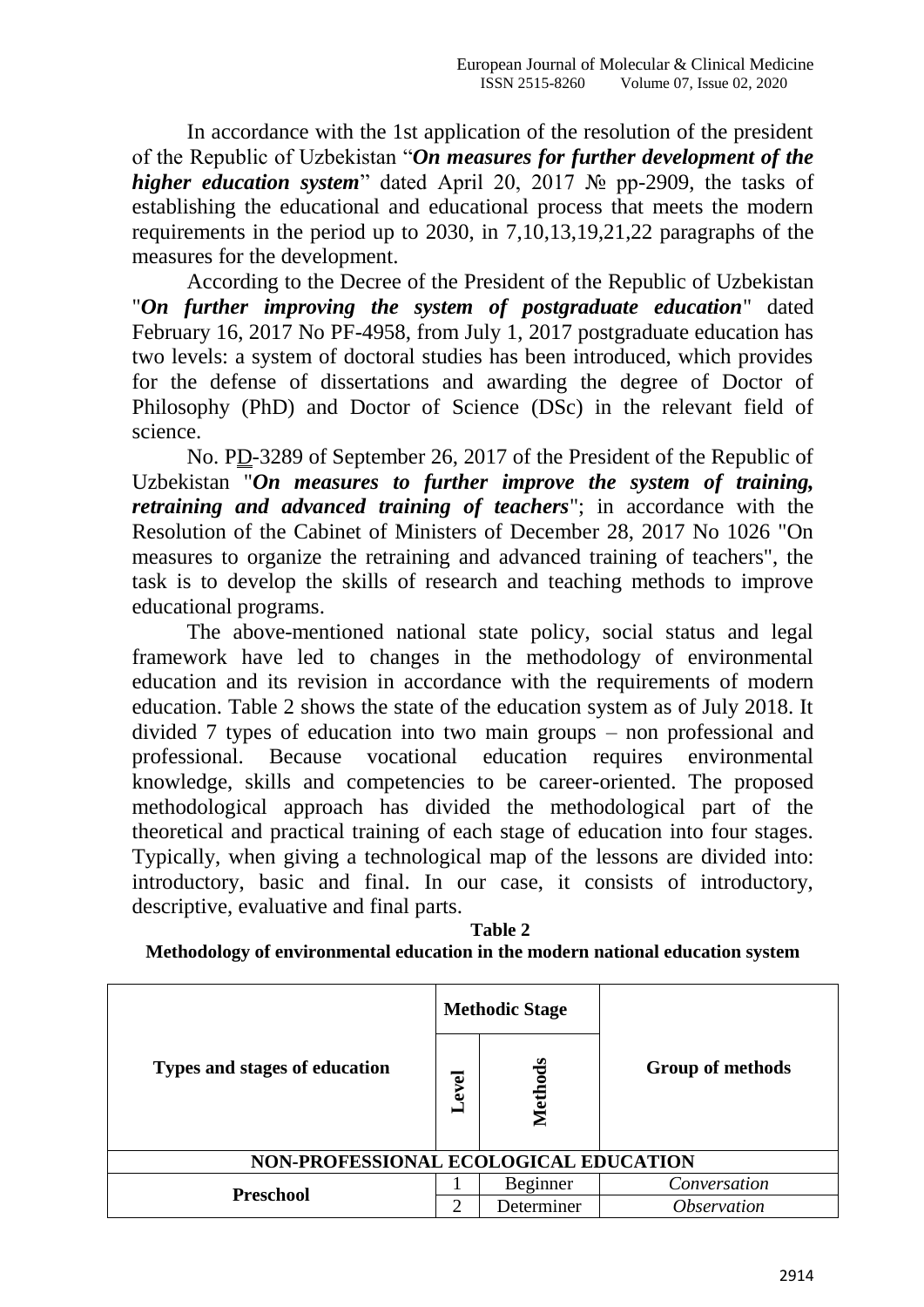|                                                                |                                    | 3                | Conclusive | Interactive                        |  |
|----------------------------------------------------------------|------------------------------------|------------------|------------|------------------------------------|--|
| General secondary<br>education                                 |                                    | 1                | Beginner   | Conversation                       |  |
|                                                                | <b>Primary education</b>           | $\overline{2}$   | Determiner | Comparison                         |  |
|                                                                | $(grades I-IV)$                    | 3                | Appraiser  | Assessment                         |  |
|                                                                |                                    | $\overline{4}$   | Conclusive | <b>Statistics</b>                  |  |
|                                                                |                                    | $\mathbf{1}$     | Beginner   | Questionnaire                      |  |
|                                                                | <b>General secondary</b>           | $\overline{2}$   | Determiner | <b>Interactive</b>                 |  |
|                                                                | education (grades V-               | $\overline{3}$   | Appraiser  | Assessment                         |  |
|                                                                | IX)                                | $\overline{4}$   | Conclusive | Unbiased description               |  |
|                                                                |                                    | 1                | Beginner   | Sociometry                         |  |
|                                                                |                                    | $\overline{2}$   | Determiner | Questionnaire                      |  |
|                                                                | <b>Extracurricular education</b>   | $\overline{3}$   | Appraiser  | Assessment                         |  |
|                                                                |                                    | $\overline{4}$   | Conclusive | <b>Statistics</b>                  |  |
|                                                                |                                    | $\mathbf{1}$     | Beginner   | Working with documents             |  |
|                                                                |                                    | $\overline{2}$   | Determiner | <i><u><b>Ouestionnaire</b></u></i> |  |
|                                                                | <b>Academic lyceum (2 years)</b>   | 3                | Appraiser  | Assessment                         |  |
|                                                                |                                    | $\overline{4}$   | Conclusive | <i>Interview</i>                   |  |
|                                                                | VOCATIONAL ENVIRONMENTAL EDUCATION |                  |            |                                    |  |
|                                                                |                                    | 1                | Beginner   | Sociometry                         |  |
| <b>General vocational secondary</b><br>education (grades X-XI) |                                    | $\overline{2}$   | Determiner | Unbiased description               |  |
|                                                                |                                    | 3                | Appraiser  | Ассесмент                          |  |
|                                                                |                                    | $\overline{4}$   | Conclusive | Designing                          |  |
|                                                                |                                    | $\mathbf{1}$     | Beginner   | Working with documents             |  |
|                                                                |                                    | $\overline{2}$   | Determiner | Questionnaire                      |  |
|                                                                | 6 month                            | 3                | Appraiser  | Assessment                         |  |
|                                                                |                                    | $\overline{4}$   | Conclusive | Mathematical                       |  |
|                                                                |                                    | $\mathbf{1}$     | Beginner   | <b>Training</b>                    |  |
|                                                                |                                    | $\mathfrak{2}$   | Determiner | <b>Interactive</b>                 |  |
|                                                                | 1 year                             | 3                | Appraiser  | Assessment                         |  |
|                                                                |                                    | $\overline{4}$   | Conclusive | Self Study                         |  |
| nal education                                                  |                                    | $\mathbf{1}$     | Beginner   | Interactive                        |  |
|                                                                | $1,5$ year                         | $\boldsymbol{2}$ | Determiner | Questionnaire                      |  |
|                                                                |                                    | 3                | Appraiser  | Assessment                         |  |
| Vocatio                                                        |                                    | $\overline{4}$   | Conclusive | <b>Interview</b>                   |  |
|                                                                |                                    | $\mathbf{1}$     | Beginner   | Working with documents             |  |
|                                                                | 1 year 10 month                    | $\overline{2}$   | Determiner | <b>Interactive</b>                 |  |
|                                                                |                                    | $\overline{3}$   | Appraiser  | Assessment                         |  |
|                                                                |                                    | $\overline{4}$   | Conclusive | Designing                          |  |
|                                                                |                                    | $\mathbf{1}$     | Beginner   | Sociometry                         |  |
| Higher education                                               | <b>Bachelor</b>                    | $\overline{c}$   | Determiner | Unbiased description               |  |
|                                                                |                                    | 3                | Appraiser  | Assessment                         |  |
|                                                                |                                    | $\overline{4}$   | Conclusive | Mathematical                       |  |
|                                                                |                                    | 1                | Beginner   | Working with documents             |  |
|                                                                |                                    | $\mathfrak{2}$   | Determiner | Unbiased description               |  |
|                                                                | <b>Master</b>                      | 3                | Appraiser  | Таққослаш                          |  |
|                                                                |                                    | $\overline{4}$   | Conclusive |                                    |  |
|                                                                |                                    |                  |            | Modeling                           |  |
|                                                                | Doctorate (PhD)                    | $\mathbf{1}$     | Beginner   | Sociometry                         |  |
| Postg<br>radua<br>educa<br>tion<br>$\mathbf{e}$                |                                    | $\sqrt{2}$       | Determiner | <b>Statistics</b>                  |  |
|                                                                |                                    | 3                | Appraiser  | Assessment                         |  |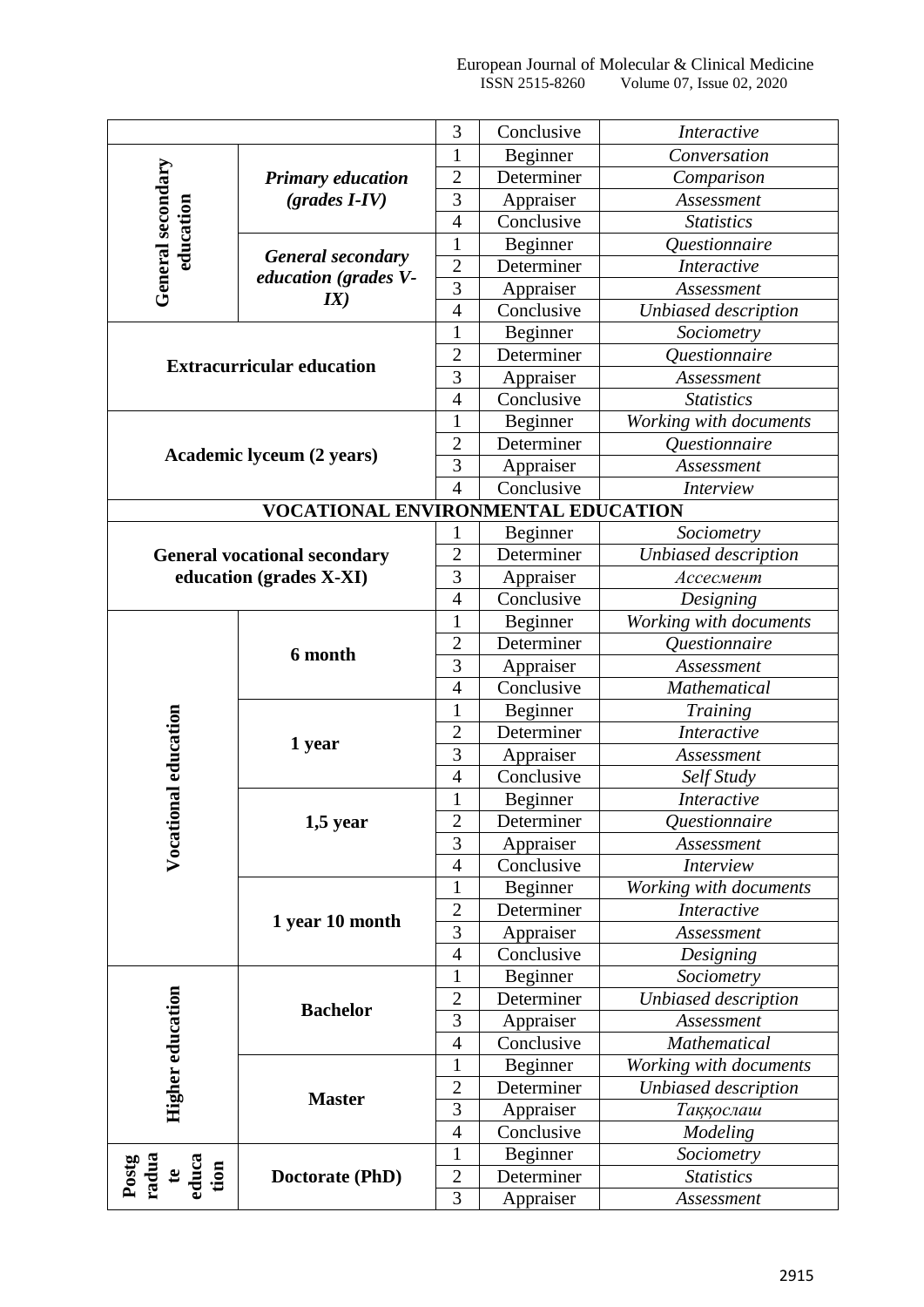#### European Journal of Molecular & Clinical Medicine ISSN 2515-8260 Volume 07, Issue 02, 2020

|                                                  |                              | 4              | Conclusive | Modeling               |  |
|--------------------------------------------------|------------------------------|----------------|------------|------------------------|--|
|                                                  |                              |                | Beginner   | Working with documents |  |
|                                                  | <b>Doctorate</b><br>(DSc)    | 2              | Determiner | Таққослаш              |  |
|                                                  |                              | 3              | Appraiser  | Questionnaire          |  |
|                                                  |                              | 4              | Conclusive | <i>Interview</i>       |  |
| and<br>Professional<br>retraining<br>development | <b>Professional Training</b> |                | Beginner   | Conversation           |  |
|                                                  |                              | 2              | Determiner | Working with documents |  |
|                                                  |                              | 3              | Appraiser  | Assessment             |  |
|                                                  |                              | 4              | Conclusive | Pedagogical experience |  |
|                                                  |                              |                | Beginner   | Working with documents |  |
|                                                  |                              | $\overline{2}$ | Determiner | Таққослаш              |  |
|                                                  | <b>Retraining</b>            | 3              | Appraiser  | Assessment             |  |
|                                                  |                              | 4              | Conclusive | Unbiased description   |  |

Preschool education is no exception. Because they need to evaluate the work of the educator, not the student. Conducting pedagogical trainings in innovative education encourages adherence to a high level of methodological requirements. He is required to know the factors influencing education before the lesson - the national social situation, be aware of the political situation, assess economic opportunities, be able to interpret the legal basis of the environmental situation. Otherwise, the teacher will not be able to prepare the pupil, student, master, listener as an enlightened and spiritual person who can meet the requirements of the time. In addition to the factors listed above, the educator who conducts environmental education, directly or indirectly, must be able to assess the situation on a global, regional, national and local scale, or to interpret the possible environmental situation.

In the authoritative "Pedagogical Encyclopedia" published in the Uzbek language, the term methodology is given two concepts: 1) a set of concepts, methods of doing, implementing, performing a task; 2) the doctrine of teaching methods [16, p.307]. However:

 $\triangleright$  first, why in the pedagogical encyclopedia, as in the general national encyclopedia, the first version of the methodology, that is, the universally recognized concept covering all aspects of personal activity, is given;

 $\triangleright$  second, the methodology does not give the concept of doing, carrying out, or carrying out the work, but rather shows the process or technology of applying the methods of performing them;

 $\triangleright$  third, the set of methods, or rather the methodology, performs the function of systematization, not methodology;

 $\triangleright$  fourth, as we have mentioned above, the doctrine of teaching methods in pedagogy is the methodology of teaching.

Pedagogical methodology is a set of principles, methods, techniques, techniques, procedures and organization of scientific research, ie the study of pedagogical phenomena to solve the educational process [17;18;19, p.174; p.36; pp. 87−91]. In our opinion, unlike pedagogical methodology, pedagogical methodology is not a teaching about methods, but a way to plan, formalize, implement, control, monitor, evaluate and summarize pedagogical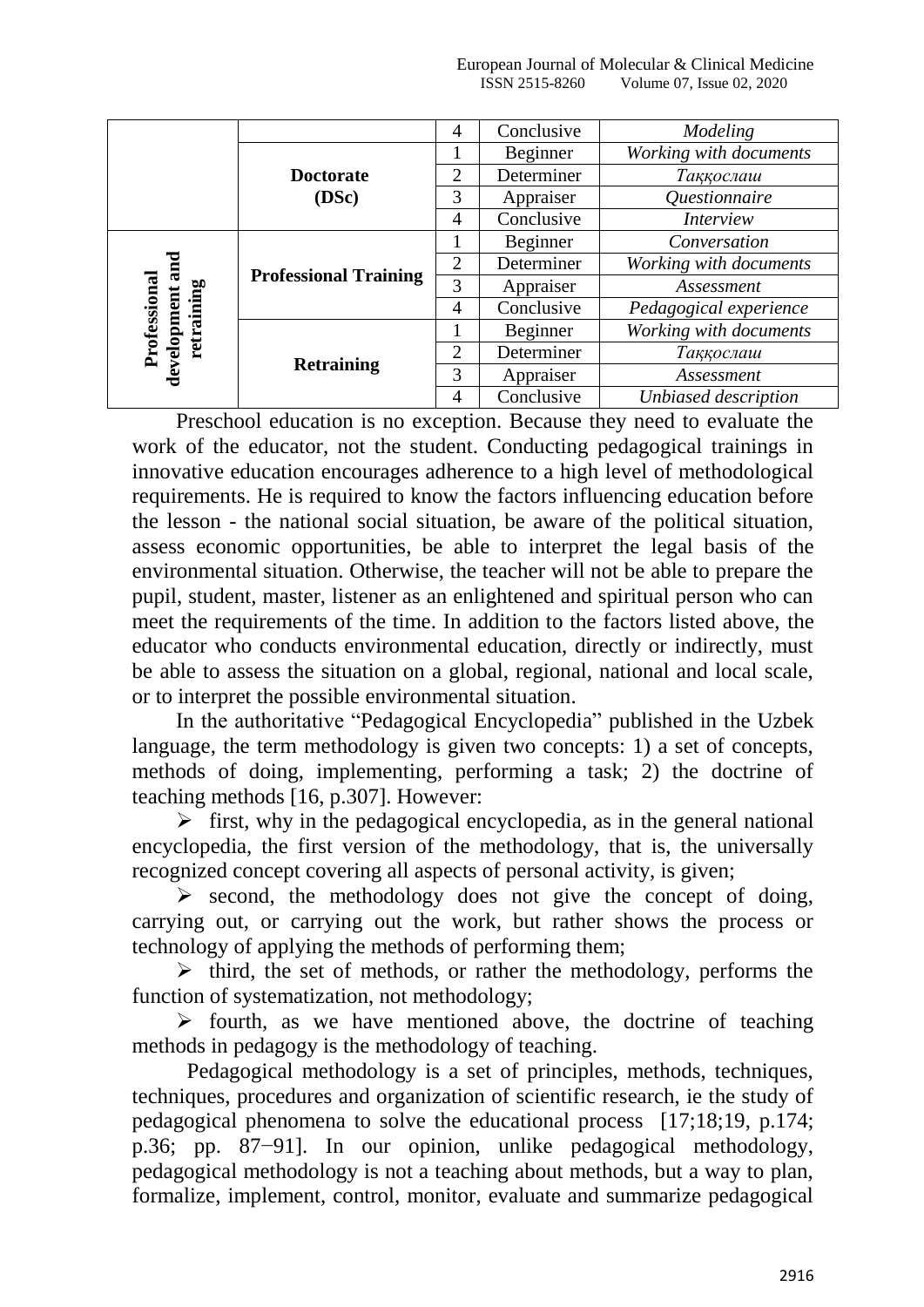methods used in education and upbringing in accordance with certain pedagogical laws regulations and mechanism.

# **CONCLUSION**

A mechanism is a system of parts that are necessary and organically connected to perform any action. The methodology of pedagogical education is divided into simple and complex, taking into account the age, physical and psychological condition of students, following the principles of generality and universality of education.

The mechanism of environmental education is carried out only through the impact on students, its implementation, improvement and development. Because as time goes by, the methodological approach also changes, and the natural environment also has its own variability.

Thus: Pedagogical methodology - in the narrow sense, the doctrine of the methods used in education and upbringing. In a broad sense, the selection of methods of education and upbringing in a way that takes into account factors such as the real social situation, political situation, economic opportunity, legal framework, and their hierarchical placement in a vertical sequence, systematization.

A pedagogical method is a method of studying, teaching, evaluating, and concluding on a particular educational situation, process, and reality. Pedagogical methodology is a way of planning, registration, implementation, control, monitoring, evaluation and conclusion, or rather a mechanism, arising from the pedagogical law and legislation. The mechanism of application of ecological education in national education should be considered as ecologicalpedagogical methodology.

# **REFERENCES**

[1]. I.T. Kavetsky and other authors. Fundamentals of Psychology and Pedagogy – Minsk: "Publishing House of the MIU", 2010– pp. 24-37.

[2]. G.A. Fedotova. Methodology and methodology of psychological and pedagogical research. – Veliky Novgorod, 2006. - p. 4.

[3]. Methodology. National Encyclopedia of Uzbekistan. Volume 5. − Tashkent: «UzME IINU», 2003. - p. 614.

[4]. Feyerabend, Paul/ https://www.krugosvet.ru.

[5]. Shermuxamedova N. (2014) Research methodology. Textbook. – Tashkent: «Science and technology". –512 p.

[6]. Person, society and the environment. Geographical aspects of the use of natural resources and the preservation of the environment. - Moscow: ―Thought‖. 1973. -pp.10-11.

[7]. Karimov I. There is no future without historical memory / Interview with historians, scientists and journalists, issue 5 of the journal "Dialogue", 1998.

[8]. Nigmatov A. What is ecology? –Tashkent: «TSU Publishing House»,  $2002. - p. 4.$